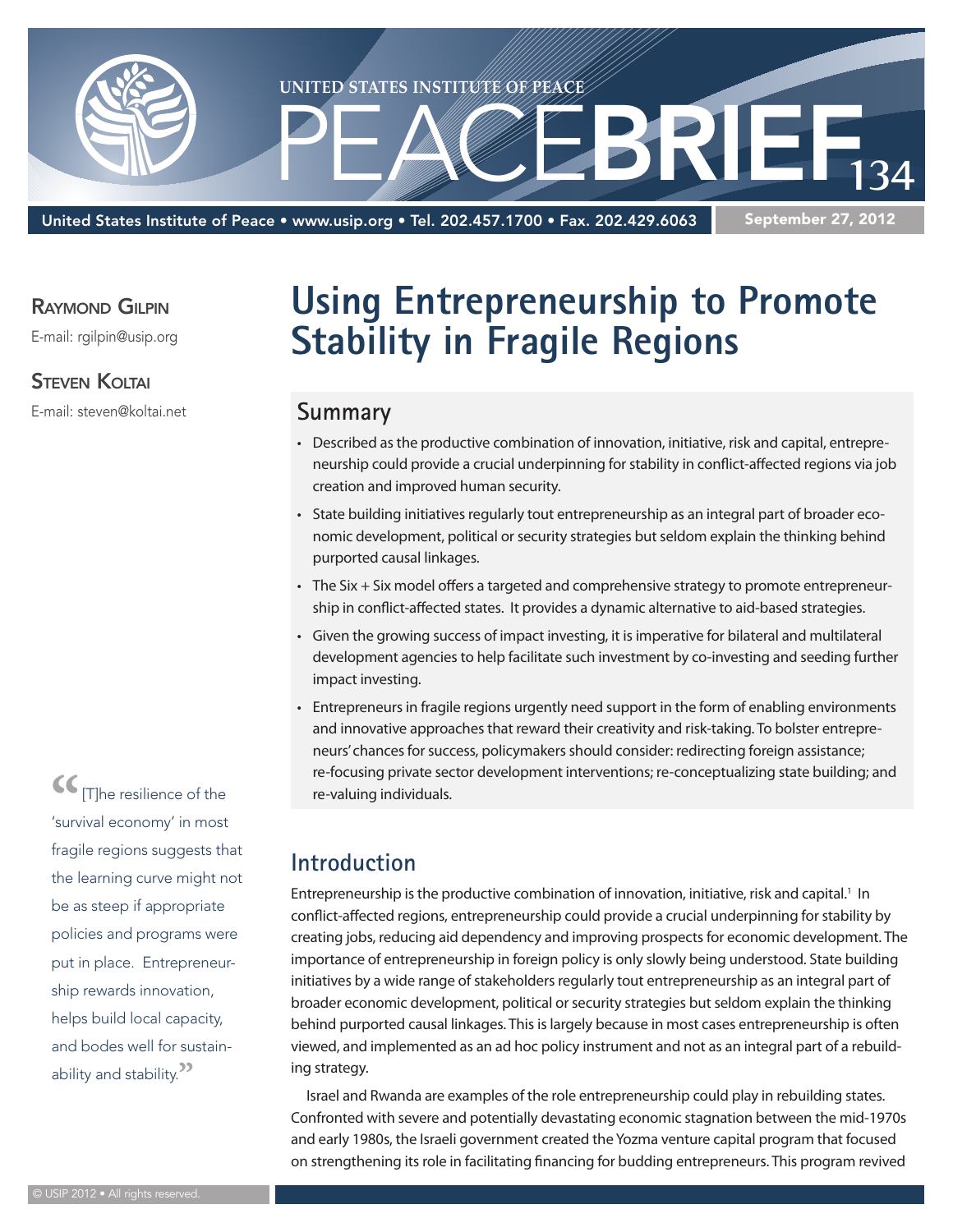Israel's economic fortunes and today Israel leads the world in venture financing. In 2010, Israel attracted \$170 of venture capital per person, well over twice America's \$75 per person. Rwanda's post-genocide National Innovation and Competitiveness(RNIC) Program anchored the country's economic fortunes on entrepreneurship by revising laws and regulations, reducing red-tape and reforming access to credit. Consequently, Rwanda improved from 143rd out of 183 countries in the World Bank's Ease of Doing Business Dataset in 2009 to 45th in 2012.

Most people find it difficult to envisage prospects for entrepreneurship in fragile states. Investors must contend with a persistent war economy, a perverse political economy, weak regulatory and institutional frameworks, a deficient labor force and endemic corruption. However, the resilience of the 'survival economy' in most fragile regions suggests that the learning curve might not be as steep if appropriate policies and programs were put in place. Entrepreneurship rewards innovation, helps build local capacity, and bodes well for sustainability and stability.

This paper examines the underestimated, frequently misunderstood and often-neglected potential of entrepreneurship to underpin the establishment of capable, sustainable, representative and accountable states. The following sections provide an overview of ways entrepreneurship could promote stability in regions that have been affected by conflict, analyze the applicability of the Six + Six model and present a set of practical recommendations.

# **Four Ways Entrepreneurship Could Promote Stability in Conflict-Prone Regions**

- Kick start sustainable economic development. Entrepreneurship helps trigger economic progress by creating jobs when they are needed the most. It contrasts with the aid-fueled economic growth common in most conflict-affected regions because it makes more use of domestic resources and could be more effective at spurring economic diversification. Successful approaches that could encourage meaningful linkages between the local economy and the value chain of core economic activity would include reconstruction zones<sup>2</sup> and resource corridors<sup>3</sup>.
- Reduce aid dependency. Entrepreneurship reduces aid dependency in two important ways. First, it provides an alternative to employment and contracting directly tied to donor aid and projects (typical of many post-conflict regions.) Second, entrepreneurship helps lay the foundation for sustained and diversified economic growth. Progressively, tax receipts and export earnings from such growth would eventually reduce fiscal dependence on budgetary and program assistance.
- Develop capital and skills. Most conflict-affected or post-crisis states suffer from a dearth of technical skills and administrative capacity. Promoting entrepreneurship could help spur jobs growth and increase the demand for skilled workers. Although the labor market might be slow to respond in the initial months, longer-term benefits will accrue. This is why it is important to train"entrepreneur enablers"like teachers, consultants, advisors, and informal investors, who can identify and support entrepreneurs because many entrepreneurs are often unlikely to self-identify.4
- • Reduce poverty. A significant proportion of existing and potential entrepreneurs in conflictaffected regions are both income- and asset-poor. In addition to losing their means of livelihood as a result of war, they have usually liquidated (or lost) their assets (e.g. homes, tools, livestock, equipment) making them particularly vulnerable and severely disadvantaged. Support for entrepreneurship is neither a quick-fix nor a handout. It is an investment in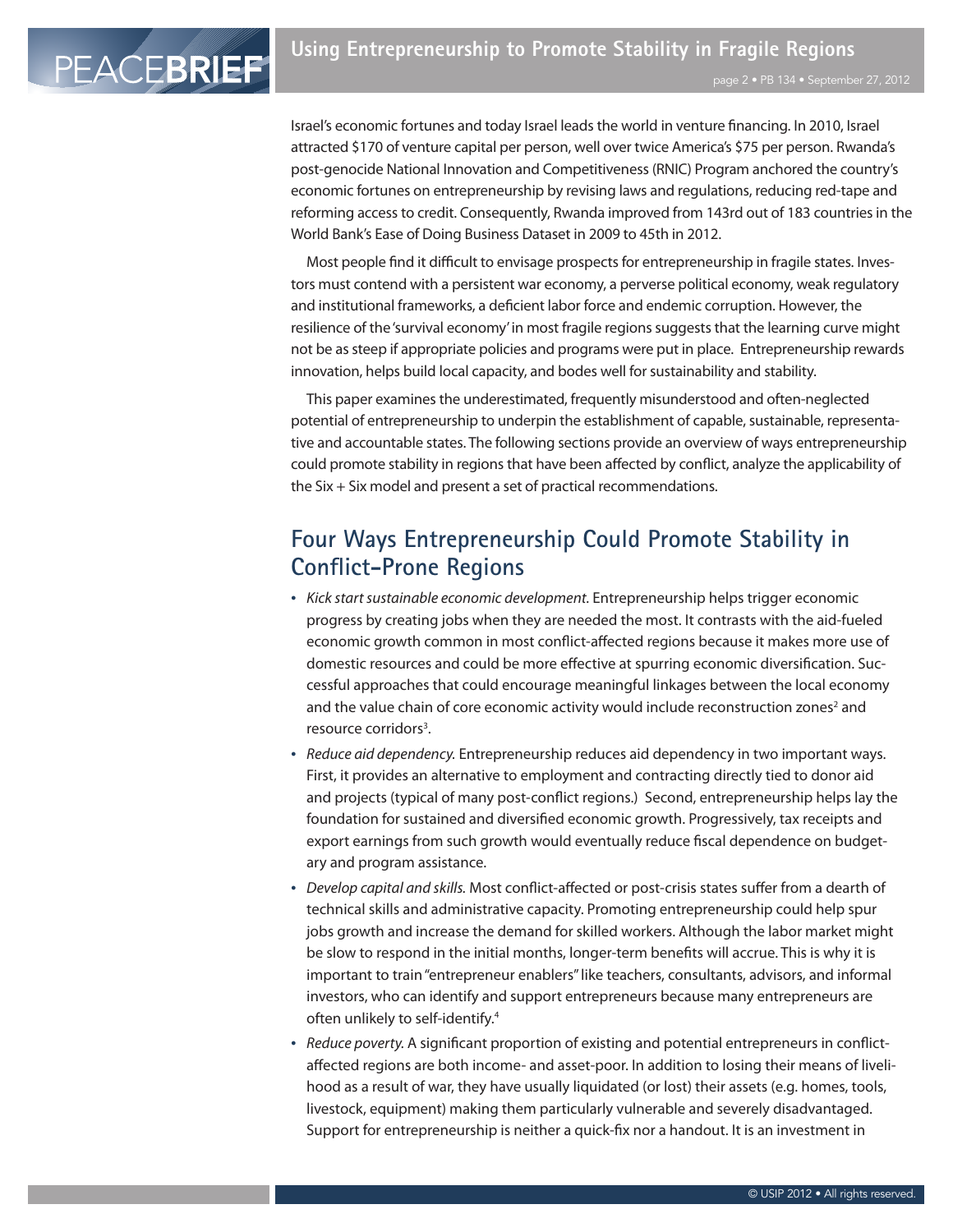PEACEBRIEF

risk-taking individuals who will be able to overcome poverty by creating jobs and acquiring assets like equipment, services and property.

# **The 'Six + Six Model' for Conflict-Sensitive Entrepreneurship5**

The conditions under which entrepreneurs can thrive in conflict-affected regions are beginning to be understood by social and political scientists. While designing successful strategies has proved challenging, it is clear that an effective approach must be targeted and comprehensive. Thisis what the'Six + Six model'offers. It entails an entrepreneurship ecosystem based on the following six inter-related parameters: Identify, Train, Connect & Sustain, Fund, Enable, and Celebrate and the active involvement of six partners: *government, corporations, foundations, universities, NGOs, and* investors.

Identifying entrepreneurs is the first step towards their eventual success, however, many potential entrepreneurs do not have the training and skills needed to open and operate a business. Thus, a successful entrepreneurial ecosystem requires an educational framework that transfers knowledge and builds human capital. Entrepreneurs also need to be connected both to other entrepreneurs and to veteran businessleadersin order to continually develop their business acumen. Funding, of course, isthe lifeblood of any successful business, insuring that entrepreneurs have the financial means to build upon business ideas. Entrepreneurs must also be enabled by an economic, legal and cultural environment which is friendly to starting a business. Finally, entrepreneurship must be celebrated within the culture as a desirable and socially valuable career path.

Promoting entrepreneurship is complex. A viable entrepreneurial ecosystem must rely on six partners: Government, corporations, foundations, universities, NGOs, and investors. The relationship between each of these entities and the six parameters resembles something like an interrelated web. Investors, for example, are crucial for funding entrepreneurs, but often also serve as mentors to the businessesthey are financing. Similarly, business plan competitions are a great way to identify and celebrate entrepreneurs, but also present a unique networking opportunity for the participants. Governments not only enable entrepreneurship through good policy, but can help to fund entrepreneurs as well.

## **Using the Six + Six Model to Support Entrepreneurship**

Progress with entrepreneurship islikely to be slow and initial gainsfew and far between in fragile environments. The Six + Six model outlines how a combination of strategic investments and patience could help lay the foundation for success, particularly in the areas of financing, training and mentorship.

#### *Financing*

Investors tend to shy away from investments in conflict-affected states because information asymmetries make it difficult to price risk, traditional banking institutions are poorly equipped to service thissector and judicial/regulators arrangements are weak. Alternative financing optionsinclude angel investors and the creative use of remittance flows. Angel investors facilitate entrepreneurship by providing capital for start-ups in high-risk sectors or regions. They are typically wealthy individuals who invest in start-ups in exchange for stocks or convertible debt. Angel investor networks work best when they are paired with other pillars of the ecosystem<sup>6</sup>. Remittances to developing countries have reached \$372 billion in 2011, with annual increases expected to be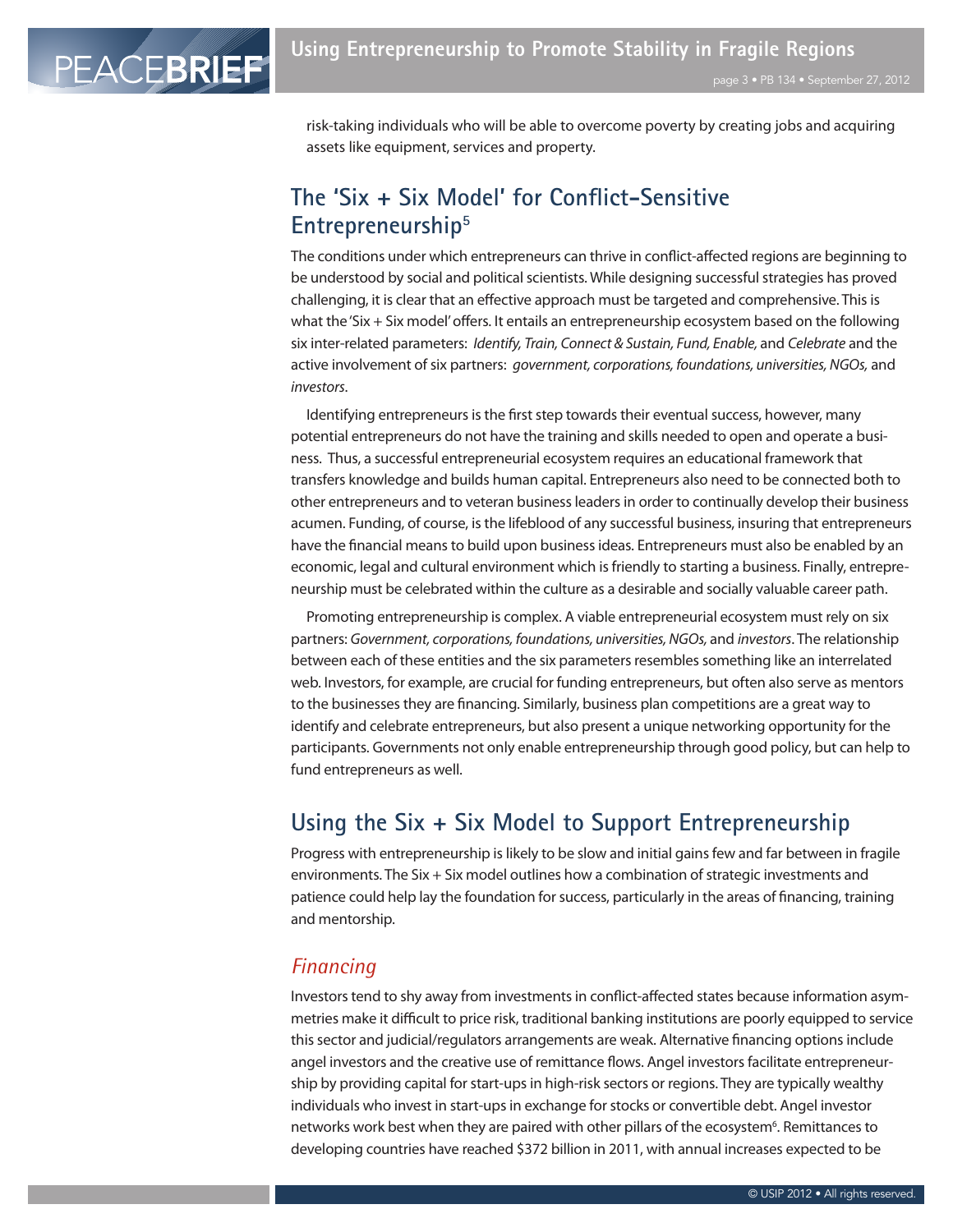around 7-8 percent in the coming years.<sup>7</sup> Currently, these funds are mainly used for consumption and debt repayment. However, many countries and members of the diaspora are now recognizing the possibility of using remittance flows for investment purposes through such instruments as 'diaspora bonds.'8

#### *Education and Training*

Entrepreneurial education programs can run from weekend-long boot camps, to multi-year advanced degrees focusing specifically on entrepreneurship. Boot camps are usually short, 2-3 day intensive training sessions, which are focused on quickly acquiring knowledge in everything from creating innovative concepts and comprehensive business plans, to acquiring funding. Long-term, multi-year entrepreneurial education programs can be excellent vehiclesfor promoting entrepreneurship pedagogy. Babson Global, for example, attempts to compliment Babson College's research into entrepreneurship studies by jumpstarting international entrepreneurship programs and producing the Global Entrepreneurship Monitor.<sup>9</sup>

## *Mentorship and Celebration*

Mentoring is an important pillar of the ecosystem because it imparts the experience necessary for young entrepreneurs to turn training and funding opportunities into a successful business. Business incubators and accelerators are organizations that provide entrepreneurs with a combination of mentoring, funding, and accessto facilities. Celebrating entrepreneurship itself is crucial to building awareness of the positive role that entrepreneurs play in society, as well as attracting new people to the entrepreneurial lifestyle. One way to celebrate entrepreneursis by increasing press coverage through training in"entrepreneurship journalism."

## **Invest, Don't Donate**

Investment in entrepreneurship is a dynamic alternative to aid-based strategiesin conflict-affected states. In conflict-affected countries, these investments are a hybrid of both social benefit and financial returns. Known variously as *double bottom line, social benefit or impact investments*, these investments are often more sustainable than their traditional counterparts and are therefore more advantageous to beneficiaries.<sup>10</sup> The online system known as the Artha Platform provides some insight into how these investors operate.<sup>11</sup> Given the growing success of entrepreneurship, it is imperative for bilateral and multilateral development agenciesto help facilitate such investment by co-investing and "seeding" further impact investing.<sup>12</sup> Could recent progress with entrepreneurship have been achieved with grants? Perhaps. But could the relationship with the promoters, their sense of achievement and ownership, and their future prosperity have been recreated and secured today in the absence of such investment? Doubtful.

## **Recommendations**

This paper has argued that entrepreneurship is a central pillar of job creation and economic development in post-conflict countries. Entrepreneurs already know how to mitigate many of the challengesthey face but they need support in the form of enabling environments and innovative approaches that reward their creativity and risk-taking. The following policy recommendations could support a much-needed (and long overdue) transition to stability and sustainability in conflict-affected states: